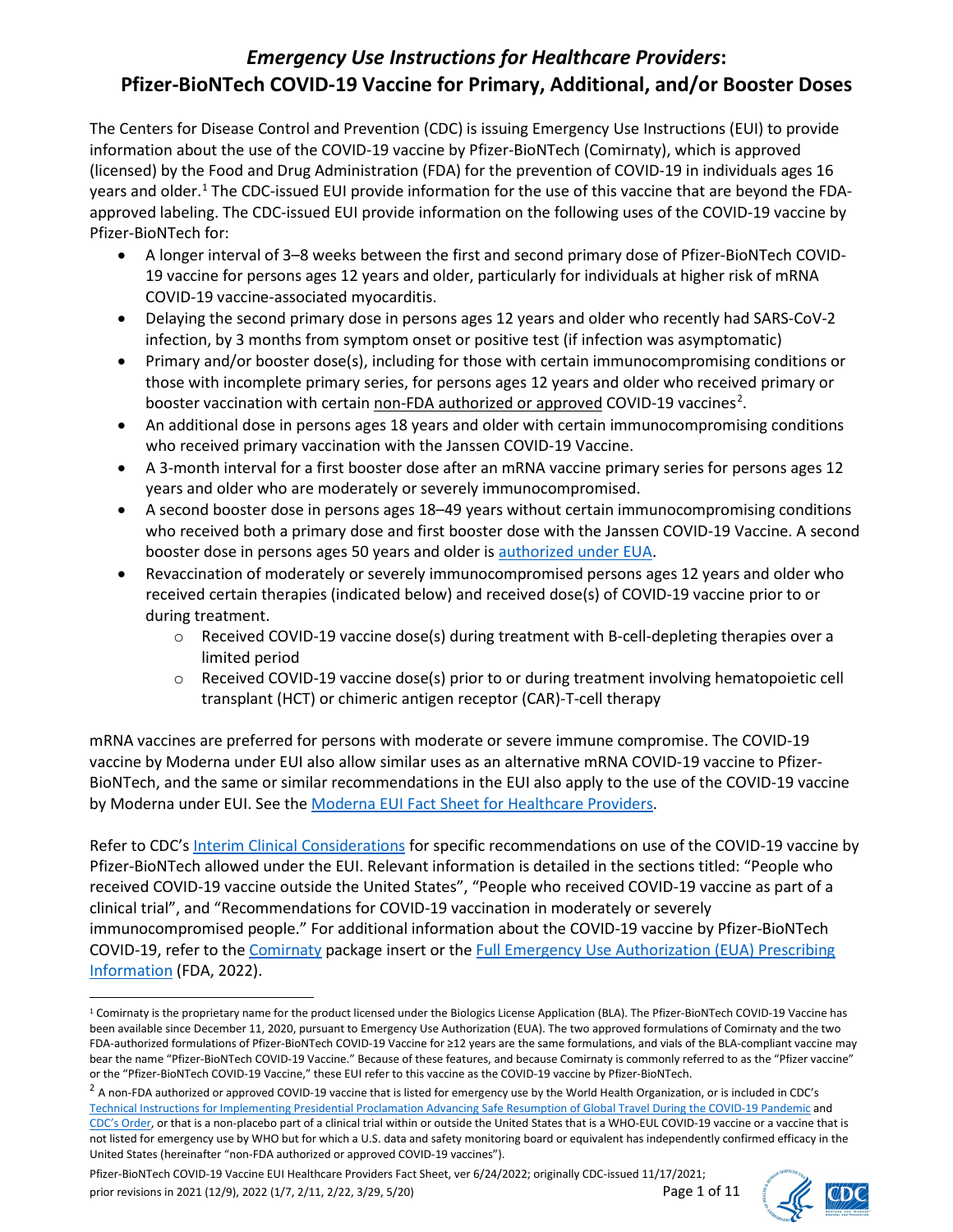### **What are EUI and why is CDC issuing EUI for the COVID-19 vaccine by Pfizer-BioNTech?**

In 2013, the Pandemic and All-Hazards Preparedness Reauthorization Act included a new provision that allowed for the issuance of EUI to permit CDC to inform healthcare providers and recipients about certain uses of FDA-approved or cleared medical products. Specifically, EUI inform healthcare providers and recipients about such products' approved, licensed, or cleared conditions of use. The CDC Director has statutory (legal) authority to create, issue, and disseminate EUI before or during an emergency.

The COVID-19 vaccine by Pfizer-BioNTech was approved by the FDA in August 2021 as a 2-dose primary series for active immunization to prevent COVID-19 in persons ages 16 years and older. CDC is issuing these EUI to provide information about use of the COVID-19 vaccine by Pfizer-BioNTech for primary, additional, and/or booster doses that extend beyond its FDA-approved labeling as described further under "Who can receive the COVID-19 vaccine by Pfizer-BioNTech" and "What are the doses and intervals of the COVID-19 vaccine by Pfizer-BioNTech for primary, additional, and/or booster doses".

## **What is COVID-19?**

Coronavirus disease 2019 (COVID-19) is an infectious disease caused by the novel coronavirus, SARS-CoV-2, that emerged in late 2019. It is predominantly a respiratory illness that can affect other organs. People with SARS-CoV-2 infection have reported a wide range of symptoms, ranging from no symptoms to severe illness. Symptoms may appear 2 to 14 days after exposure to the virus. Symptoms may include fever or chills, cough, shortness of breath, fatigue, muscle or body aches, headache, new loss of taste or smell, sore throat, congestion or runny nose, nausea or vomiting, and diarrhea.

## **Who can receive the COVID-19 vaccine by Pfizer-BioNTech?**

The below describes who can receive the COVID-19 vaccine by Pfizer-BioNTech under EUI. The COVID-19 vaccine by Moderna can also be used under EUI for similar uses as an alternative mRNA COVID-19 vaccine (see the [Moderna EUI Fact Sheet for Healthcare Providers\)](https://www.cdc.gov/vaccines/covid-19/eui/downloads/moderna-HCP.pdf).

- Persons ages 12 years and older, particularly those at higher risk of mRNA COVID-19 vaccineassociated myocarditis, may receive a second primary dose of the COVID-19 vaccine by Pfizer-BioNTech after a longer interval of 3–8 weeks following the first primary dose.
- Persons ages 12 years and older who recently had SARS-CoV-2 infection may receive the second primary dose after a deferral period of 3 months from symptom onset or positive test (if infection was asymptomatic)
- Persons ages 12 years and older who received an incomplete primary series (e.g., only the first dose of 2-dose primary series) with certain non-FDA authorized or approved COVID-19 vaccines should receive a primary dose of the COVID-19 vaccine by Pfizer-BioNTech.
- Persons ages 12 years and older who have received primary vaccination with certain non-FDA authorized or approved COVID-19 vaccines should receive a booster dose of the COVID-19 vaccine by Pfizer-BioNTech.
- Persons ages 18–49 years without certain immunocompromising conditions who received both a primary dose and a first booster dose of the Janssen COVID-19 Vaccine may receive a second booster dose of the COVID-19 vaccine by Pfizer-BioNTech. A second booster dose in persons ages 50 years and older is [authorized under EUA.](https://www.fda.gov/news-events/press-announcements/coronavirus-covid-19-update-fda-authorizes-second-booster-dose-two-covid-19-vaccines-older-and)
- For certain moderately or severely immunocompromised persons:
	- o Ages 12 years and older who received primary vaccination with certain non-FDA authorized or approved COVID-19 vaccines should receive an additional primary dose of the COVID-19 vaccine by Pfizer-BioNTech.
	- $\circ$  Ages 18 years and older who received primary vaccination with the Janssen COVID-19 Vaccine should receive an additional dose with the COVID-19 vaccine by Pfizer-BioNTech.
	- $\circ$  Ages 12 years and older who received certain therapies (indicated below) and received dose(s) of COVID-19 vaccine prior to or during treatment should be revaccinated with the COVID-19 vaccine by Pfizer-BioNTech for any doses received before or during treatment.



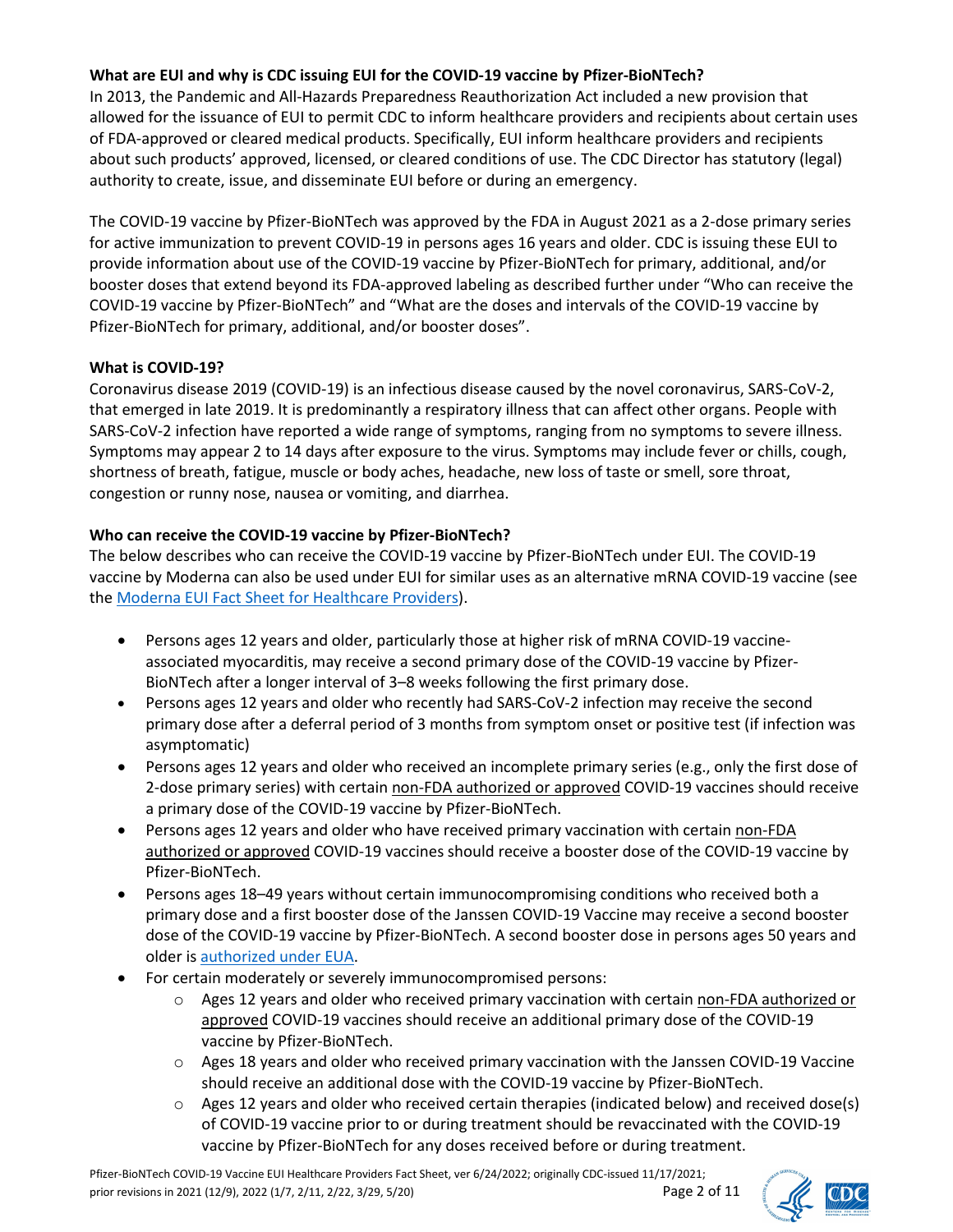- Received COVID-19 vaccine dose(s) during treatment with B-cell-depleting therapies over a limited period
- Received COVID-19 vaccine dose(s) prior to or during treatment involving HCT or CAR-T-cell therapy

# **What are the doses and intervals of the COVID-19 vaccine by Pfizer-BioNTech for primary, additional, and/or booster doses?**

- A second primary dose of the COVID-19 vaccine by Pfizer-BioNTech (30 μg in 0.3 mL) should be administered intramuscularly to persons ages 12 years and older; this may be 3–8 weeks after the first primary dose. The approved interval is 3 weeks after the first dose, but an 8-week interval may be optimal for some people.
- A second primary dose of the COVID-19 vaccine by Pfizer-BioNTech (30 μg in 0.3 mL) may be delayed by 3 months from symptom onset or positive test (if infection was asymptomatic) in persons ages 12 years and older who recently had SARS-CoV-2 infection
- A primary dose, including as an additional primary dose for those with certain immunocompromising conditions, of the Pfizer-BioNTech vaccine (30 μg in 0.3 mL) should be administered intramuscularly to persons ages 12 years and older at least 28 days after primary vaccination with certain non-FDA authorized or approved COVID-19 vaccines.
- A first booster dose of the COVID-19 vaccine by Pfizer-BioNTech (30 μg in 0.3 mL) should be administered intramuscularly for persons ages 12 years and older who completed an mRNA COVID-19 vaccine primary series or primary vaccination with a series that included certain non-FDA authorized or approved COVID-19 vaccines: at least 3 months after completion of primary vaccination for persons with certain immunocompromising conditions or at least 5 months after completion of primary vaccination for persons without certain immunocompromising conditions.
- A second booster dose with the COVID-19 vaccine by Pfizer-BioNTech (30 μg in 0.3 mL) may be administered intramuscularly at least 4 months after the first booster dose to persons 18–49 years of age without certain immunocompromising conditions who received both a primary dose and first booster dose with the Janssen COVID-19 Vaccine.
- An additional dose with the COVID-19 vaccine by Pfizer-BioNTech (30 μg in 0.3 mL) should be administered intramuscularly for persons ages 12 years and older with certain immunocompromising conditions at least 28 days after a primary dose with the Janssen COVID-19 Vaccine (e.g., 1 primary dose of the Janssen COVID-19 Vaccine followed by an additional dose with an mRNA COVID-19 vaccine at least 28 days after the primary dose). People who received both 1 primary dose and 1 booster dose of the Janssen COVID-19 Vaccine or 1 primary dose of the Janssen COVID-19 Vaccine followed by 1 booster dose of an mRNA COVID-19 vaccine should receive an additional dose with the COVID-19 vaccine by Pfizer-BioNTech (30 μg in 0.3 mL) at least 2 months after the booster dose.
- Revaccination with the COVID-19 vaccine by Pfizer-BioNTech for any doses received before or during treatment with certain therapies (indicated below).
	- o Received COVID-19 vaccine dose(s) during treatment with B-cell-depleting therapies over a limited period: the suggested interval to start revaccination is about 6 months after completion of the B-cell-depleting therapy
	- o Received COVID-19 vaccine dose(s) prior to or during treatment with HCT or CAR-T-cell therapy: revaccination at least 3 months after treatment

Refer to CDC's [Interim Clinical Considerations](https://www.cdc.gov/vaccines/covid-19/clinical-considerations/covid-19-vaccines-us.html) for specific and the latest dosing recommendations (e.g., number of doses, dosing intervals, revaccination) that may vary for individuals with certain medical conditions and/or in certain circumstances, which differ from or extend beyond the FDA-authorized and/or FDA-approved labeling.

See [Table 3](https://www.cdc.gov/vaccines/covid-19/clinical-considerations/interim-considerations-us.html#table-03) COVID-19 vaccination schedule for moderately or severely immunocompromised people in [CDC's](https://www.cdc.gov/vaccines/covid-19/clinical-considerations/covid-19-vaccines-us.html)  [Interim Clinical Considerations](https://www.cdc.gov/vaccines/covid-19/clinical-considerations/covid-19-vaccines-us.html) for the latest dosing recommendations. On a case-by-case basis, providers of moderately or severely immunocompromised patients who are ages 12 years and older may administer the COVID-19 vaccine by Pfizer-BioNTech outside of the FDA-authorized or FDA-approved labeling and CDC



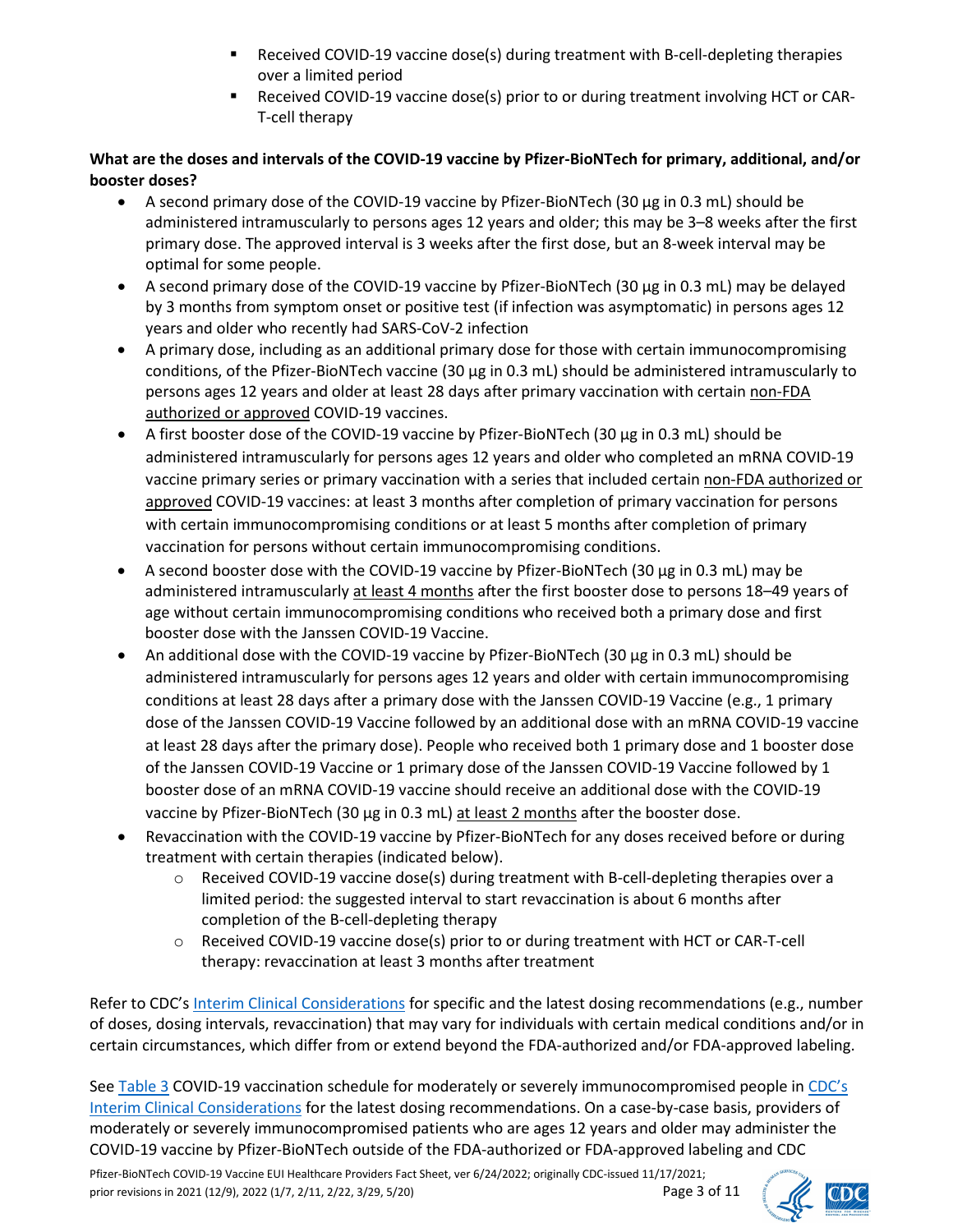recommended dosing intervals based on clinical judgment when the benefits of vaccination are deemed to outweigh the potential and unknown risks for the recipient.

## **What are the formulations of the COVID-19 vaccine by Pfizer-BioNTech that these EUI apply to?**

The EUI apply to the FDA-approved formulations of the COVID-19 vaccine by Pfizer-BioNTech. As of December 16, 2021, there are two FDA-approved formulations of this vaccine that are distinguished by purple and gray caps. They are also FDA-authorized under EUA. The multiple dose vials with purple caps contain phosphate buffered saline that must be diluted with normal saline prior to administration. The multidose vials with gray caps contain tromethamine (Tris) buffer and do not require dilution for administration. Each formulation, when prepared according to its respective formulation-specific instructions for administration, provide 0.3 mL doses (each containing 30 μg mRNA). FDA has explained that these formulations of the vaccine can be used [interchangeably](https://www.fda.gov/vaccines-blood-biologics/qa-comirnaty-covid-19-vaccine-mrna) without presenting any safety or effectiveness concerns, when prepared according to their respective formulation-specific instructions for use.

## **What are the common side effects with the COVID-19 vaccine by Pfizer-BioNTech?**

Adverse reactions following administration of the vaccine that have been reported in clinical trials and/or post authorization include injection site pain, fatigue, headache, muscle pain, chills, joint pain, fever, injection site swelling, injection site redness, nausea, malaise, lymphadenopathy, decreased appetite, rash, pain in extremity, diarrhea, and vomiting.

## **What are possible serious side effects with the COVID-19 vaccine by Pfizer-BioNTech?**

Severe allergic reactions, including anaphylaxis, and other hypersensitivity reactions (e.g., rash, pruritus, urticaria, angioedema), syncope, myocarditis and pericarditis have been reported following administration of the vaccine outside of clinical trials. Myocarditis and/or pericarditis are rare, serious adverse events that have been reported after receipt of mRNA COVID-19 vaccines, with the highest risk currently observed in males ages 12–29 years.

# **Who should not receive the COVID-19 vaccine by Pfizer-BioNTech?**

Do not administer the COVID-19 vaccine by Pfizer-BioNTech to persons with known history of a severe allergic reaction (e.g., anaphylaxis) to a previous dose or any component of the vaccine (see *Contraindications, and Warnings and Precautions* sections in th[e Comirnaty](https://www.fda.gov/media/151707/download) package insert or [Full EUA Prescribing Information](https://www.fda.gov/emergency-preparedness-and-response/coronavirus-disease-2019-covid-19/comirnaty-and-pfizer-biontech-covid-19-vaccine#comirnaty) as well as CDC'[s Interim Clinical Considerations for Use of COVID-19 Vaccines Currently Approved or Authorized in the](https://www.cdc.gov/vaccines/covid-19/clinical-considerations/covid-19-vaccines-us.html)  [United States](https://www.cdc.gov/vaccines/covid-19/clinical-considerations/covid-19-vaccines-us.html) for additional considerations).

## **What information should be provided to persons receiving a primary, additional, and/or booster dose of the COVID-19 vaccine by Pfizer-BioNTech as described in the EUI?**

- Provide th[e EUI Fact Sheet for Recipients and Caregivers.](https://www.cdc.gov/vaccines/covid-19/eui/downloads/Pfizer-Caregiver.pdf)
- Provide a CDC COVID-19 Vaccination Record Card to the recipient or their caregiver with the lot number and date of administration recorded for the primary, additional, or booster dose of the COVID-19 vaccine by Pfizer-BioNTech.
- Provide the v-safe information sheet to vaccine recipients/caregivers and encourage vaccine recipients to participate in v-safe. V-safe is a voluntary smartphone-based tool that uses text messaging and web surveys to check in with people who have been vaccinated to identify potential side effects after COVID-19 vaccination. V-safe asks questions that help CDC monitor the safety of COVID-19 vaccines. For more information, visit: [www.cdc.gov/vsafe.](http://www.cdc.gov/vsafe)

# **What is the available supporting evidence for use of the COVID-19 vaccine by Pfizer-BioNTech for additional primary or booster doses in people who received a primary vaccination with non-FDA authorized or approved COVID-19 vaccines?**

CDC has not systematically evaluated the safety, immunogenicity, and efficacy of an additional dose of the COVID-19 vaccine by Pfizer-BioNTech (as either an additional primary dose for certain immunocompromised

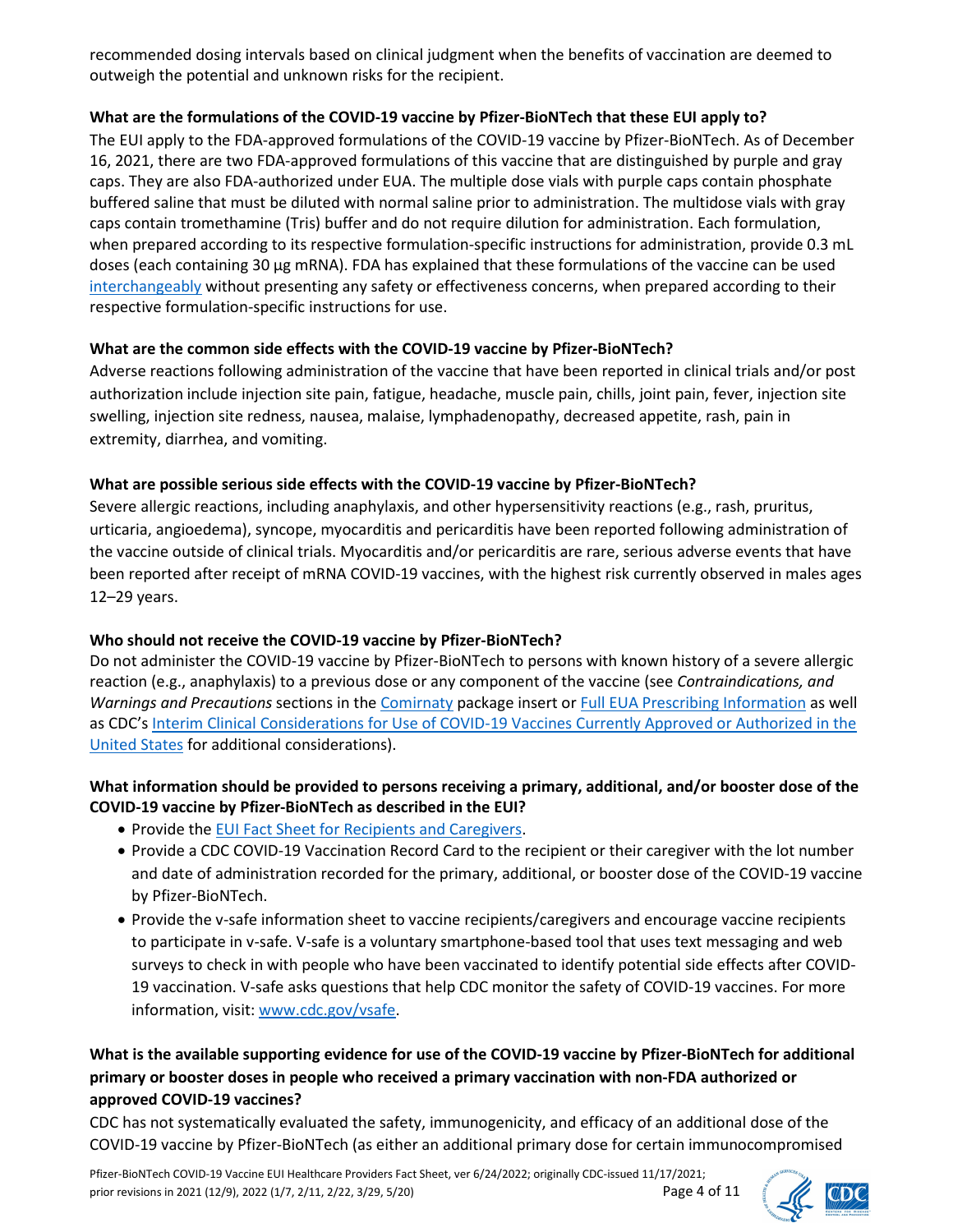persons or as a booster dose) following receipt of primary vaccination with a non-FDA authorized or approved COVID-19 vaccine. However, studies of COVID-19 vaccine boosting in the United Kingdom have shown that a third dose of AstraZeneca, Moderna, or Pfizer-BioNTech COVID-19 vaccines successfully boosted immune responses in people who had been primed with two doses of Pfizer-BioNTech or AstraZeneca COVID-19 vaccines approximately 3 months earlier. Levels of binding (IgG) and neutralizing antibodies, including against Delta variant, were generally higher when an mRNA vaccine was used as either a heterologous or homologous boost, or where the AstraZeneca COVID-19 vaccine was used as a heterologous boost after primary vaccination with the Pfizer-BioNTech COVID-19 vaccine (Munro et al., 2021). Frequencies of local and systemic adverse reactions in the 7 days post booster vaccination were higher with heterologous than homologous boosters and in those aged under 70 years when compared to older recipients. Frequencies of local and systemic adverse reactions were higher when the AstraZeneca COVID-19 vaccine was used to boost those who received primary vaccination with the Pfizer-BioNTech COVID-19 vaccine, when compared with the Pfizer-BioNTech COVID-19 vaccine after either primary vaccination (Munro et al., 2021).

Additional supporting evidence for use of the COVID-19 vaccine by Pfizer-BioNTech for additional primary or booster doses in people who received a non-FDA authorized or approved COVID-19 primary vaccination series are as follows. An unpublished small, randomized trial in Bahrain found that a third dose of Pfizer-BioNTech COVID-19 vaccine after a 2-dose Sinopharm BIBP COVID-19 vaccine primary series resulted in higher levels of IgG antibodies against the spike-antigen of SARS-CoV-2 (anti-S-IgG) compared to a 3-dose series of Sinopharm BIBP COVID-19 vaccine (SAGE, 2021). In a pilot prospective cohort study of healthcare workers (HCWs) from Lebanon, 50 HCWs who received a 2-dose primary series of Sinopharm BIBP COVID-19 vaccine and a single booster dose of Pfizer-BioNTech COVID-19 vaccine had significantly higher anti-S-IgG titers compared to 50 homologous vaccinees (2 primary series doses and 1 booster dose of Pfizer-BioNTech COVID-19 vaccine) (Moghnieh, 2021). A longitudinal study of 41 Thai HCWs who received a 2-dose primary series of Sinovac (CoronaVac) COVID-19 vaccine demonstrated booster antibody responses following either AstraZeneca or Pfizer-BioNTech COVID-19 vaccines, including against the Delta variant (Patamatamkul, 2021). Local and systemic reactogenicity was reported to be mild to moderate across studies. Finally, a study from Chile examining heterologous boosting with AztraZeneca or Pfizer-BioNTech among Sinovac-CoronaVac primed individuals demonstrated higher vaccine effectiveness (VE) against infection, symptomatic disease, and intensive care unit admission compared with homologous boosting (Araos, 2021).

WHO's Strategic Advisory Group of Experts (SAGE) on Immunization has noted that although data are currently limited on the safety, immunogenicity, and effectiveness of heterologous versus homologous additional doses, evolving evidence suggests that use of a heterologous vaccine for an additional dose may be more immunogenic than a homologous series. In its recommendations for an additional dose in certain immunocompromised people and in people aged 60 years and over who received Sinopharm BIBP or Sinovac-CoronaVac COVID-19 vaccines as a 2-dose primary series, WHO has advised that countries can consider heterologous additional doses based on supply availability (WHO SAGE 2021a-c).

More than 80 countries are using boosters after non-FDA authorized or approved COVID-19 vaccines. Countries such as the United Kingdom (JCVI, 2021a-b), Canada (National Advisory Committee on Vaccination, 2021), Germany, and France have recommended heterologous dosing, including with use of Pfizer-BioNTech COVID-19 vaccine, for an additional primary series and/or booster dose based on their reviews of available immunological and safety data, as well as the epidemiology of COVID-19 and other contextual factors.

The heterologous booster dose of Pfizer-BioNTech COVID-19 vaccine in individuals who completed primary vaccination with Janssen COVID-19 Vaccine is supported by the immunogenicity data from a Phase 1/2 openlabel clinical study [\(NCT04889209\)](https://clinicaltrials.gov/ct2/show/NCT04889209) by the National Institutes of Health conducted in the United States that evaluated heterologous booster regimens of FDA-authorized COVID-19 vaccines. In this study, adults who had

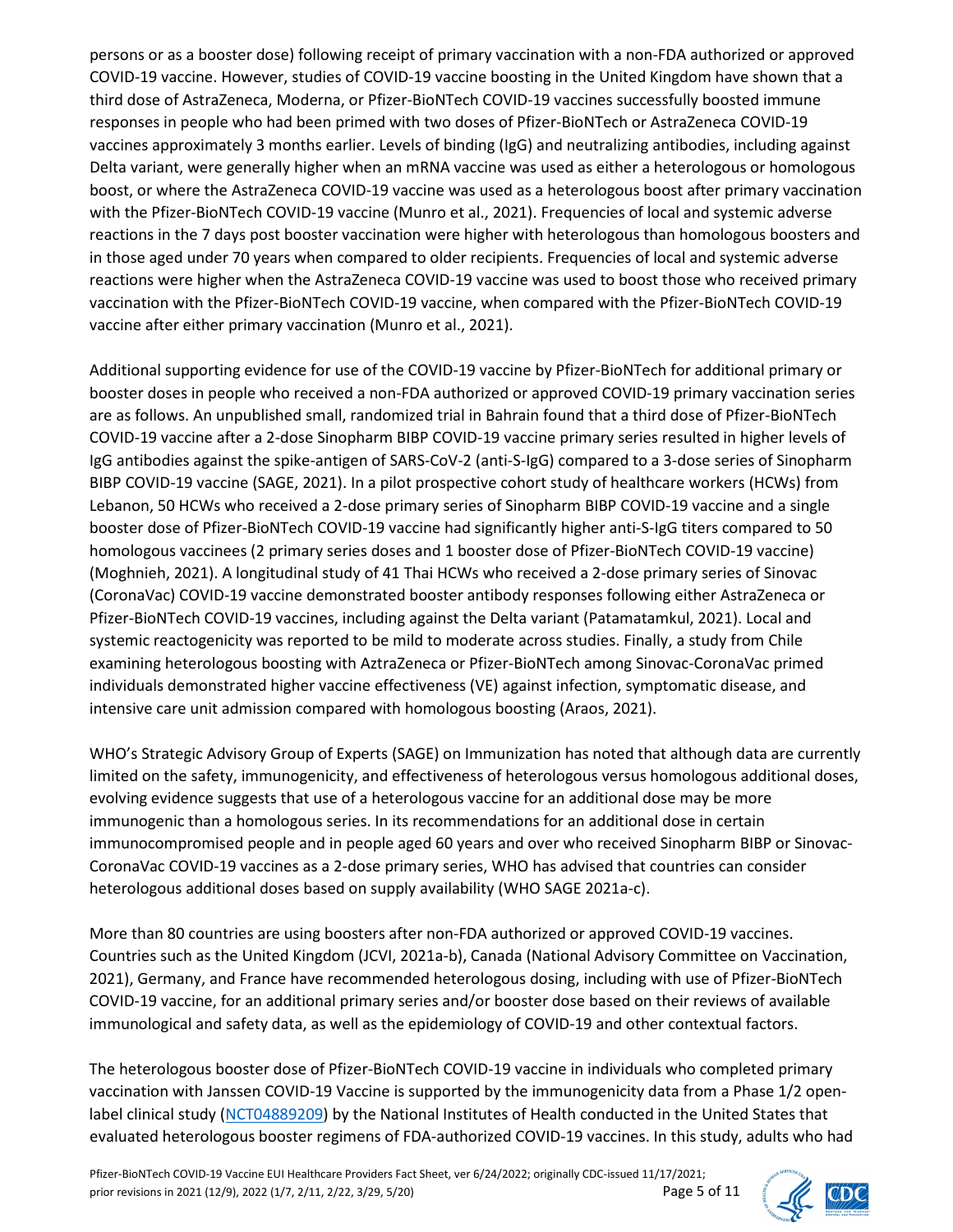completed primary vaccination with a Moderna COVID-19 Vaccine 2-dose series (N=151), a Janssen COVID-19 Vaccine single-dose (N=156), or a Pfizer-BioNTech COVID-19 vaccine 2-dose series (N=151) at least 12 weeks prior to enrollment and who reported no history of SARS-CoV-2 infection were randomized 1:1:1 to receive a booster dose of one of three vaccines: Moderna COVID-19 Vaccine, Janssen COVID-19 Vaccine, or Pfizer-BioNTech COVID-19 Vaccine. Neutralizing antibody titers, as measured by a pseudovirus neutralization assay using a lentivirus expressing the SARS-CoV-2 Spike protein with D614G mutation, were assessed prior to administration of the booster dose (Day 1) and after the booster dose (Day 15). A booster response to the Pfizer-BioNTech COVID-19 Vaccine was demonstrated regardless of which COVID-19 vaccine was used for primary vaccination. An overall review of adverse reactions reported following the Pfizer-BioNTech COVID-19 vaccine heterologous booster dose did not identify any new safety concerns as compared to adverse reactions reported following the Pfizer-BioNTech COVID-19 vaccine primary vaccination or homologous booster dose (FDA, 2022).

Recent studies indicate that additional doses in people who are moderately or severely immunocompromised are safe and can increase antibody response. Small studies in solid organ transplant recipients in Toulouse, Strasbourg, and Baltimore demonstrate immunogenicity of a 4<sup>th</sup> mRNA dose when administered 1-2 months after the 3rd dose (Kamar et al., 2021; Benotmane et al., preprint; Alejo et al., 2021). Multiple studies, including COV-BOOST and the NIH mix-and-match study demonstrated safety and immunogenicity of a booster dose in the general population when administered at intervals as short as 3 months following a 2-dose primary series (Munro et al., 2021; Atmar et al., preprint). Finally, multiple countries have implemented booster doses at least 3 months after primary vaccination in the general population (e.g., UK, Germany, Netherlands).

## **What is the available supporting evidence for a longer/extended interval (8 weeks) between the first and second dose in the mRNA vaccine primary series schedule?**

New evidence suggests that an interval longer than 3 weeks between primary series doses may reduce the risk of myocarditis and result in greater immunogenicity and effectiveness, such that there may be greater benefits and fewer risks with this dosing interval; however, the benefit of delaying the second dose beyond an interval of 8 weeks may be limited.

Several studies provide evidence that indicate greater immunogenicity and VE following a longer interval between the first and second dose of the mRNA primary series.

- Neutralizing antibody titers were higher following an extended dosing (6-14 weeks) interval with mRNA vaccine, compared to a standard 3–4 week interval (Payne, 2021; Grunau, 2021; Amirthalingam, 2021; Parry, 2022).
- Among an observational cohort of SARS-CoV-2 infection naïve health care workers (n=334) in the United Kingdom, persons who received Pfizer-BioNTech COVID-19 Vaccine following an extended dosing interval (6–14 week) had higher neutralizing antibody titers and antigen-specific B cell responses 4 weeks after their second dose, compared to persons with a short interval (3–4 week) (Payne, 2021).
	- o Investigators observed sustained B and T cell responses, noting that the longer interval between vaccine doses may promote efficient T cell expansion and long-term memory cell persistence (Payne, 2021).
- In a large test-negative design study to evaluate VE among adults aged ≥18 years in British Columbia and Quebec, Canada, two-dose mRNA VE against infection and hospitalization was significantly higher with a longer dosing interval (7–8 weeks vs. 3–4 weeks) (Skowronski, 2021). VE appeared to plateau at the 7–8 week interval.
- A test-negative case control study among adults aged 50–89 years in England demonstrated that Pfizer-BioNTech VE was higher with longer (>6 weeks) intervals compared to short (3–4 weeks) intervals for all age groups (Amirthalingam).

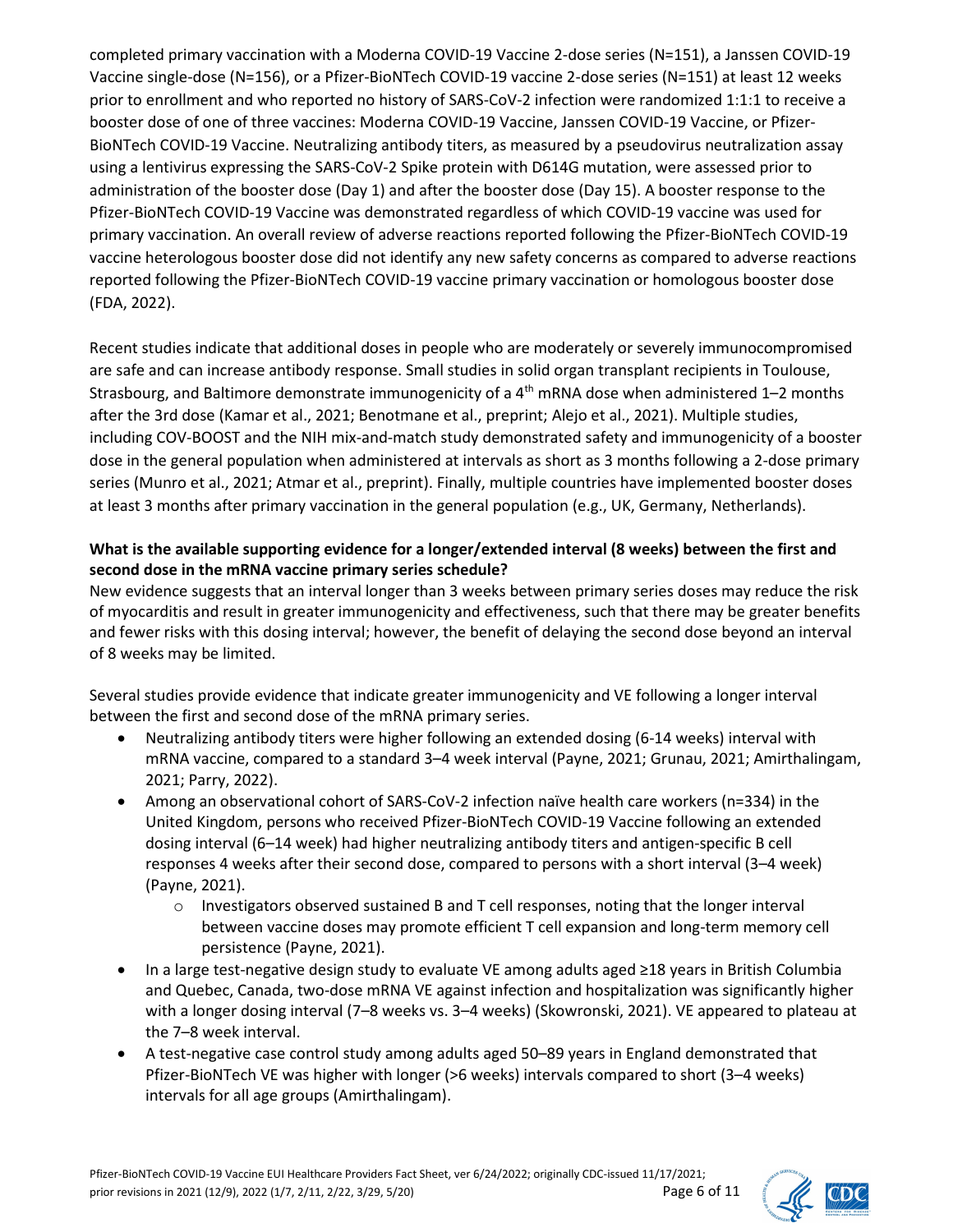A longer interval between the first and second dose of mRNA vaccines may improve safety, especially for young men.

- In an unpublished (preprint) retrospective population-based cohort using Canada's provincial vaccine registry and passive vaccine safety surveillance between December 2020 and September 2021, reported rates of myocarditis/pericarditis among all persons were greater with shorter intervals (3–4 weeks) between dose 1 and dose 2 compared to extended intervals (≥8 weeks) for both Moderna (unadjusted rate ratio [RR]= 5.2, 95% CI 2.6–10.0) and Pfizer-BioNTech (RR=5.5, 95% CI 3.1–9.6) (Buchan, preprint).
- The lower reported rates of myocarditis/pericarditis among persons receiving their second vaccine dose at extended intervals (≥8 weeks) was observed across schedules of mRNA vaccine primary series (i.e., Pfizer-Pfizer, Moderna-Moderna, Pfizer-Moderna) (Buchan, preprint).

Countries such as Australia, Canada, Denmark, Finland, France, Germany, Norway, Taiwan, and the United Kingdom have recommended extended mRNA vaccine primary series dosing for all persons or specific subgroups, based on their reviews of available immunological, safety, and effectiveness data, as well as the epidemiology of COVID-19, operational considerations, and other contextual factors.

**What is the available supporting evidence for use of the COVID-19 vaccine by Pfizer for a second booster dose in people who have received a primary dose and first booster dose with Janssen COVID-19** V**accine?** Real-world VE data from the use of COVID-19 vaccines in the U.S. have suggested that the Janssen COVID-19 Vaccine may have lower VE against both infection and severe disease compared to mRNA vaccines (IVY Network, 2021). Additionally, evidence is accumulating from observational studies in the U.S. to suggest individuals who have received Janssen COVID-19 Vaccine as both the primary vaccination and booster may have lower protection. In a recent study from CDC VISION network, VE against laboratory-confirmed COVID-19-associated emergency department and urgent care (ED/UC) encounters within 7-120 days since booster dose was 54% after 2 Janssen doses, 79% after 1 Janssen/1 mRNA dose, and 83% after 3 mRNA doses. VE estimates for the same vaccine regimens against laboratory-confirmed COVID-19-associated hospitalizations within 7-120 days since booster dose were 67%, 78%, and 90%, respectively (Natarajan et al., 2022).

**What is the available supporting evidence for delaying the second primary dose in people who recently had SARS-CoV-2 infection by 3 months from symptom onset or positive test (if infection was asymptomatic)?** SARS-CoV-2 infection induces a robust humoral and cellular immune response (CDC, 2021). Additionally, a longer interval of at least 3 or 6 months between infection and vaccination may improve immune response by allowing time for the response to mature and avoiding interference from the vaccine (Abu-Raddad L, 2021; Zhong, 2021). Multiple large-scale studies have observed decreased risk of subsequent infection with antigenically similar variants by 80-93% for months after infection (CDC, 2021). Delaying vaccination for 3 months after infection may therefore help to maximize protection with minimal risk to the individual. However, robustness and duration of protection is variable (National Collaborating Center for Methods and Tools, 2021). The circulating variant, as well as individual-level factors such as age and comorbidities, can impact level of protection. For example, overall risk of reinfection increased during the Omicron wave, and protection from infection or vaccination, was less robust than against previous variants (Pulliam et al., 2022). Additionally, some populations (e.g., older adults, immunocompromised) may have decreased levels of protection following infection, necessitating an interval that balances the benefits and risks of delaying vaccination after infection at a population level.

Vaccination continues to be recommended regardless of the option for delaying vaccination after infection. Numerous immunologic studies and a growing number of epidemiologic studies have shown that vaccinating previously infected individuals significantly enhances their immune response and effectively reduces the risk of subsequent infection, including in the setting of increased circulation of more infectious variants (CDC, 2021).

#### **What is the available supporting evidence for revaccination of people who received COVID-19 vaccine during B-cell-depleting therapy administered over a limited period?**

Pfizer-BioNTech COVID-19 Vaccine EUI Healthcare Providers Fact Sheet, ver 6/24/2022; originally CDC-issued 11/17/2021; prior revisions in 2021 (12/9), 2022 (1/7, 2/11, 2/22, 3/29, 5/20) Page 7 of 11

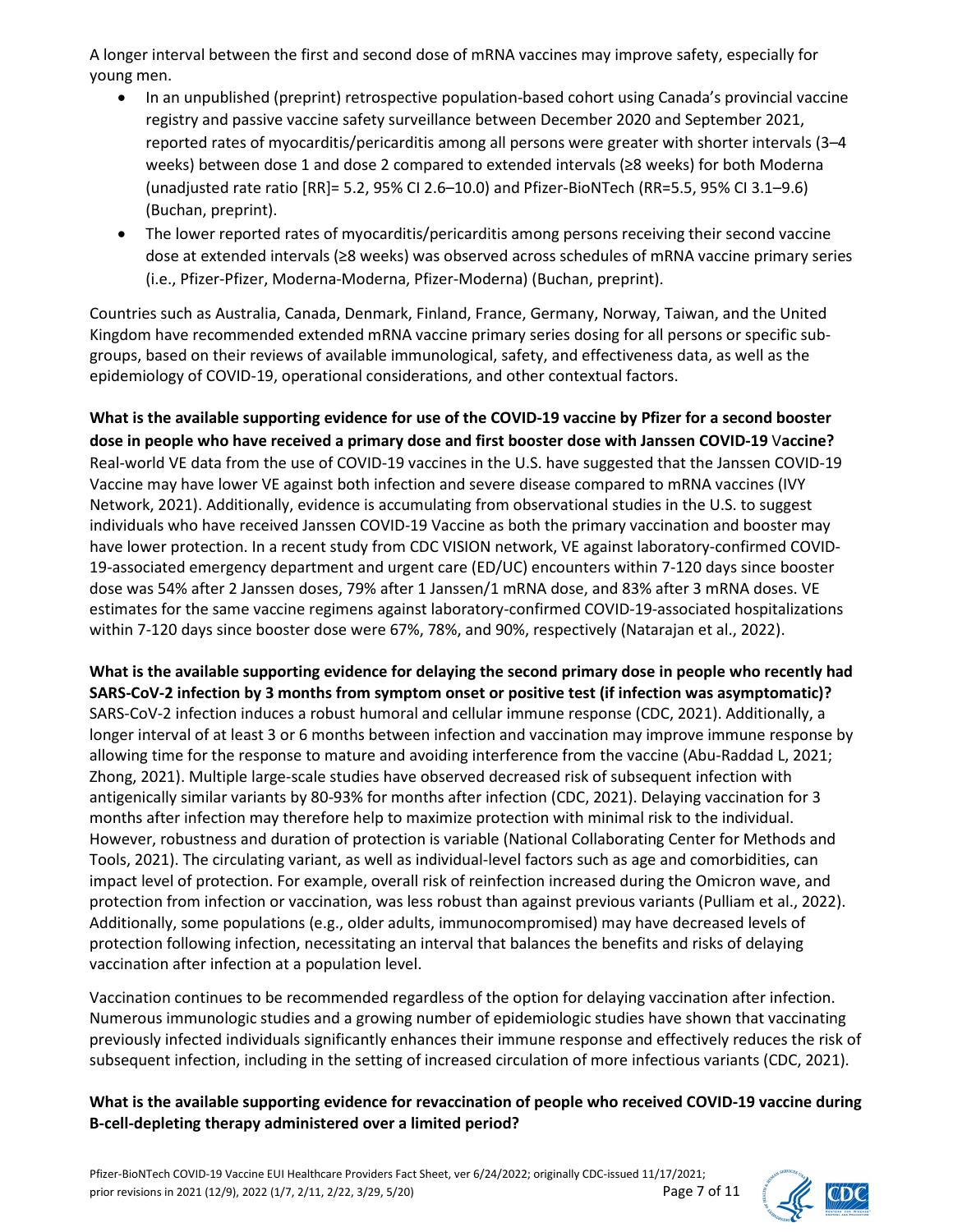Studies of people on B-cell-depleting therapies indicate patients do not achieve adequate seroconversion or have a decreased odds ratio of seroconversion if they were vaccinated during therapy (Haggenberg, 2022a; Haggenberg, 2022b).The timing of vaccination relative to therapy influences vaccine immunogenicity; vaccination at least 6 months after therapy has demonstrated improved seroconversion (Kornek, 2022; Schietzel, 2022, Disanto, 2021). The option to be revaccinated for people who received vaccination during therapy would allow the opportunity to develop a more sufficient immune response.

#### **Risk-Benefit of the COVID-19 vaccine by Pfizer-BioNTech as Primary, Additional, and/or Booster Vaccination for Individuals Described in the EUI**

The duration of vaccine-induced protection from primary vaccination with COVID-19 vaccines is unknown. Efficacy data from clinical studies of 2-dose primary series supported benefit of the COVID-19 vaccine by Pfizer-BioNTech in preventing severe COVID-19 and supported its FDA approval. Effectiveness of an additional primary dose of the COVID-19 vaccine by Pfizer-BioNTech is inferred from immunogenicity data in immunocompromised adults who received a single additional primary dose. Clinical trials demonstrated that relative vaccine efficacy was 95.3% (95% confidence interval: 89.5%, 98.3%) among persons aged 16 years and older who received a booster dose of the COVID-19 vaccine by Pfizer-BioNTech (administered predominantly between 10–12 months following completion of primary series) in the previous 2 months, compared to those who had only completed two primary doses. Rates of local or systemic adverse events in these trials were similar or lower after a booster dose than after the second primary dose (Perez, 2021; Gruber, 2021). Additionally, the [real world data from the Ministry of Health of Israel](https://www.fda.gov/news-events/press-announcements/coronavirus-covid-19-update-fda-takes-multiple-actions-expand-use-pfizer-biontech-covid-19-vaccine) that included over 6,300 individuals aged 12–15 years and over 4.1 million individuals aged 16 years and older who received a booster dose of the COVID-19 vaccine by Pfizer-BioNTech at least 5 months after primary vaccination revealed no new safety concerns.

Effectiveness of a heterologous booster dose of COVID-19 vaccine by Pfizer-BioNTech is inferred from data in adults who received a booster dose following primary vaccination with the Pfizer-BioNTech COVID-19 Vaccine or another FDA-authorized COVID-19 vaccine. Available data on the safety or efficacy of a Pfizer-BioNTech COVID-19 vaccine dose after receipt of a non-FDA authorized or approved COVID-19 vaccine are limited. However, based on available information, it appears reasonable to anticipate that known and potential risks of an additional primary dose or a booster dose of the COVID-19 vaccine by Pfizer-BioNTech may be outweighed by its likely benefit to enhance or restore protection by the primary vaccination, which might have waned over time, especially in people with immunocompromising conditions or taking immunosuppressive medications who may require a shorter interval for booster doses.

Refer to the CDC'[s Interim Clinical Considerations for Use of COVID-19 Vaccines](https://www.cdc.gov/vaccines/covid-19/clinical-considerations/covid-19-vaccines-us.html#overview-covid19-vax-recommendations) for additional information.

#### **Available Alternatives**

Currently, the Pfizer-BioNTech COVID-19 vaccine and Moderna COVID-19 vaccine are the only FDA-approved vaccines for which EUI provide for primary, additional, and/or booster dose administration.

#### **Reporting Adverse Event or Medication Errors**

The vaccination provider is responsible for mandatory reporting of the following to the Vaccine Adverse Event Reporting System (VAERS):

- vaccine administration errors whether or not associated with an adverse event,
- serious adverse events (irrespective of attribution to vaccination),
- cases of Multisystem Inflammatory Syndrome (MIS) in adults and children, and
- cases of COVID-19 that result in hospitalization or death.

Complete and submit reports to VAERS online a[t https://vaers.hhs.gov/reportevent.html.](https://vaers.hhs.gov/reportevent.html) For further assistance with reporting to VAERS call 1-800-822-7967.

#### **References**

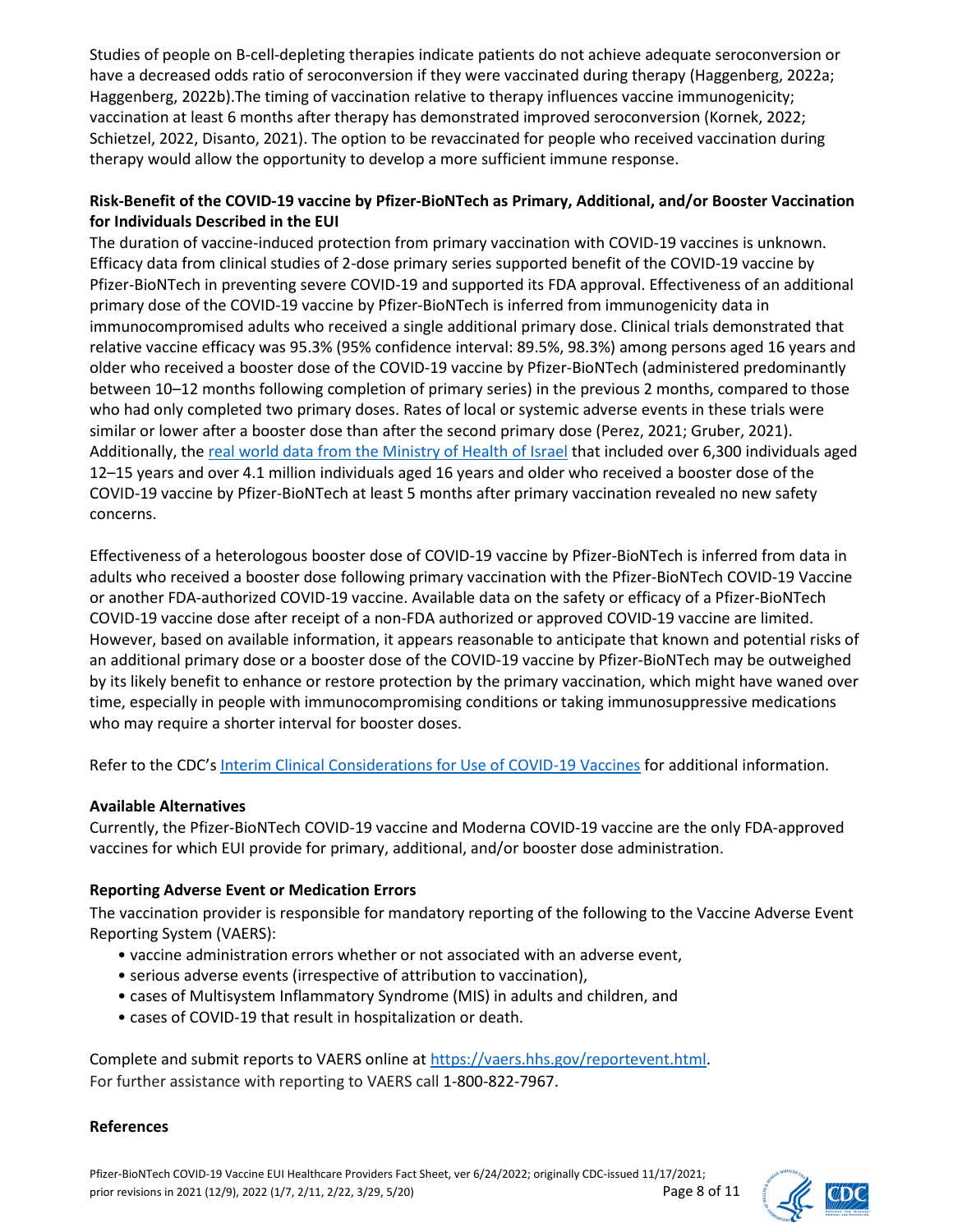Abu-Raddad L, Chemaitelly H, Ayoub HH, et al. Association of Prior SARS-CoV-2 Infection With Risk of Breakthrough Infection Following mRNA Vaccination in Qatar. *JAMA*. 2021;326(19):1930-1939. <https://jamanetwork.com/journals/jama/fullarticle/2785918>

Alejo J., et al. Antibody Response to a Fourth Dose of a SARS-CoV-2 Vaccine in Solid Organ Transplant Recipients: A Case Series. *Transplantation* 2021;105(21):e280-e281.

Amirthalingam G, Bernal, JL, Andrews, NJ, et al. Serological responses and vaccine effectiveness for extended COVID-19 vaccine schedules in England. *Nat Commun* **12,** 7217 (2021)[. https://doi.org/10.1038/s41467-021-](https://doi.org/10.1038/s41467-021-27410-5) [27410-5](https://doi.org/10.1038/s41467-021-27410-5)

Araos R, Jara A. Covid-19 vaccine effectiveness assessment in Chile - 25 October 2021 [\(https://cdn.who.int/media/docs/default-source/blue-print/chile\\_rafael-araos\\_who-vr](https://cdn.who.int/media/docs/default-source/blue-print/chile_rafael-araos_who-vr-call_25oct2021.pdf?sfvrsn=7a7ca72a_7)[call\\_25oct2021.pdf?sfvrsn=7a7ca72a\\_7\)](https://cdn.who.int/media/docs/default-source/blue-print/chile_rafael-araos_who-vr-call_25oct2021.pdf?sfvrsn=7a7ca72a_7)

Atmar, R.L., et al. Heterologous SARS-CoV-2 Booster Vaccinations – Preliminary Report. *medRxiv* Preprint. doi: [10.1101/2021.10.10.21264827](https://dx.doi.org/10.1101%2F2021.10.10.21264827)

Benotmane, I., Bruel T., Planas, D., Fafi-Kremer, S., Schwarz, O., Caillard, S. A fourth dose of the mRNA-1273 SARS-CoV-2 vaccine improves serum neutralization against the delta variant in kidney transplant recipients. Preprint[: https://www.medrxiv.org/content/10.1101/2021.11.25.21266704v1](https://www.medrxiv.org/content/10.1101/2021.11.25.21266704v1)

Buchan SA, et al. Epidemiology of myocarditis and pericarditis following mRNA vaccines in Ontario, Canada: by vaccine product, schedule and interval.

CDC. Science Brief: SARS-CoV-2 infection-induced and vaccine-induced immunity. 2021. <https://www.cdc.gov/coronavirus/2019-ncov/science/science-briefs/vaccine-induced-immunity.html>

Disanto G, Sacco R, Bernasconi, E. Association of Disease-Modifying Treatment and Anti-CD20 Infusion Timing With Humoral Response to 2 SARS-CoV-2 Vaccines in Patients With Multiple Sclerosis. JAMA Neurology. 2021;78(12):1529-1531.

FDA. Fact Sheet for Healthcare Providers Administering Vaccine. Emergency Use Authorization of the Pfizer-BioNTech COVID-19 Vaccine to Prevent Coronavirus Disease 2019, Revised January 3, 2022 [https://www.fda.gov/emergency-preparedness-and-response/coronavirus-disease-2019-covid-19/comirnaty](https://www.fda.gov/emergency-preparedness-and-response/coronavirus-disease-2019-covid-19/comirnaty-and-pfizer-biontech-covid-19-vaccine)[and-pfizer-biontech-covid-19-vaccine](https://www.fda.gov/emergency-preparedness-and-response/coronavirus-disease-2019-covid-19/comirnaty-and-pfizer-biontech-covid-19-vaccine)

Gruber, W. BNT162b2 [COMIRNATY® (COVID-19 Vaccine, mRNA)] Booster (Third) Dose. Advisory Committee on Immunization Practices meeting, September 22, 2021: <https://www.cdc.gov/vaccines/acip/meetings/downloads/slides-2021-09-22/02-COVID-Gruber-508.pdf>

Grunau B et al. A Higher Antibody Response Is Generated With a 6- to 7-Week (vs Standard) Severe Acute Respiratory Syndrome Coronavirus 2 (SARS-CoV-2) Vaccine Dosing Interval. Clin Infect Dis. 2021 Nov 30: ciab938. Published online 2021 Nov 30. doi: 10.1093/cid/ciab938

Joint Committee on Vaccination and Immunisation (JCVI). JCVI statement regarding a COVID-19 booster vaccine programme for winter 2021 to 2022. London (United Kingdom): Department of Health & Social Care; 14 Sept 2021. [https://www.gov.uk/government/publications/jcvi-statement-september-2021-covid-19](https://www.gov.uk/government/publications/jcvi-statement-september-2021-covid-19-booster-vaccine-programme-for-winter-2021-to-2022/jcvi-statement-regarding-a-covid-19-booster-vaccine-programme-for-winter-2021-to-2022) [booster-vaccine-programme-for-winter-2021-to-2022/jcvi-statement-regarding-a-covid-19-booster-vaccine](https://www.gov.uk/government/publications/jcvi-statement-september-2021-covid-19-booster-vaccine-programme-for-winter-2021-to-2022/jcvi-statement-regarding-a-covid-19-booster-vaccine-programme-for-winter-2021-to-2022)[programme-for-winter-2021-to-2022.](https://www.gov.uk/government/publications/jcvi-statement-september-2021-covid-19-booster-vaccine-programme-for-winter-2021-to-2022/jcvi-statement-regarding-a-covid-19-booster-vaccine-programme-for-winter-2021-to-2022)

Joint Committee on Vaccination and Immunisation (JCVI) advice on third primary dose vaccination. London (United Kingdom): Department of Health & Social Care; 1 Sept 2021.

[https://www.gov.uk/government/publications/third-primary-covid-19-vaccine-dose-for-people-who-are-](https://www.gov.uk/government/publications/third-primary-covid-19-vaccine-dose-for-people-who-are-immunosuppressed-jcvi-advice/joint-committee-on-vaccination-and-immunisation-jcvi-advice-on-third-primary-dose-vaccination.%2010)

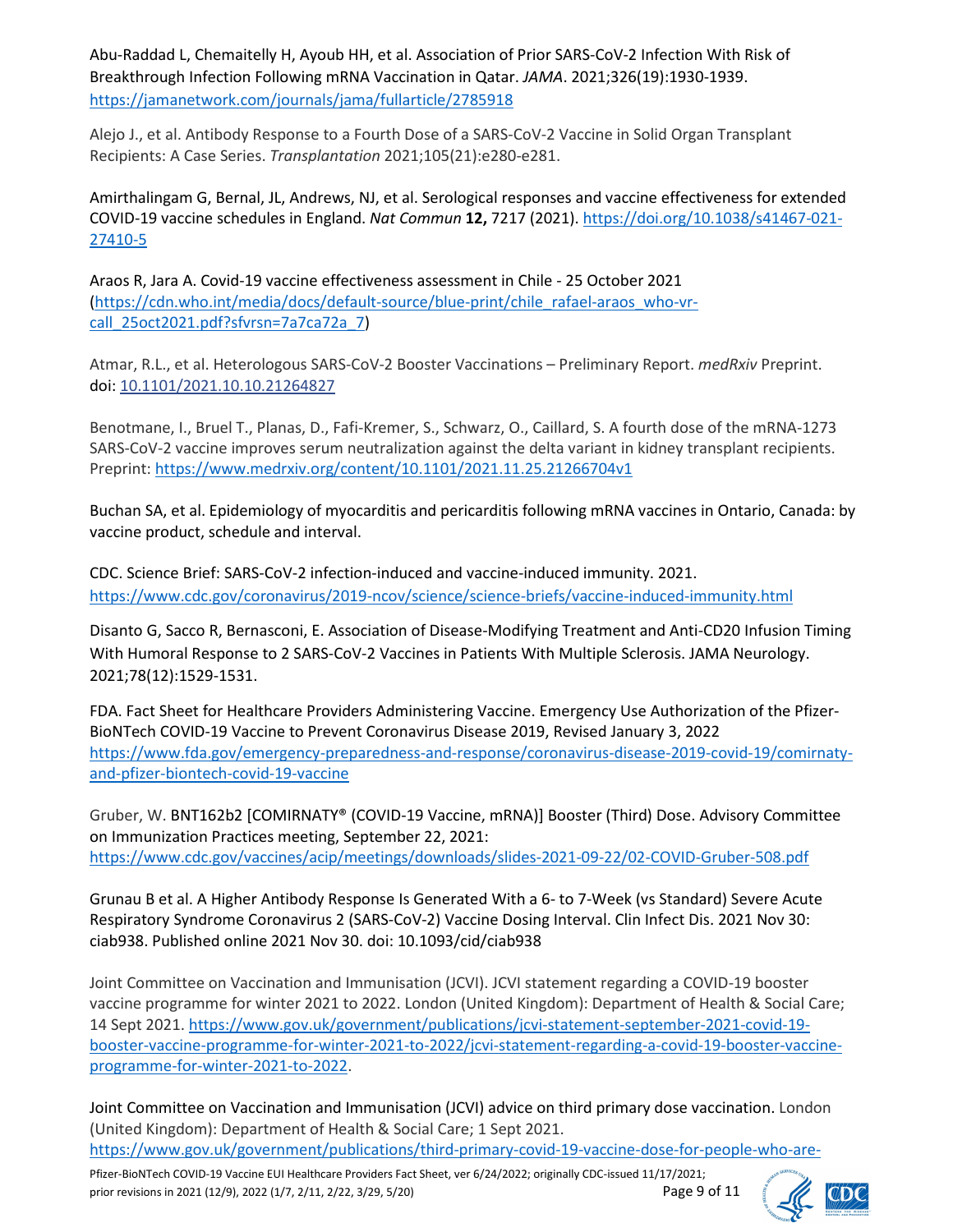[immunosuppressed-jcvi-advice/joint-committee-on-vaccination-and-immunisation-jcvi-advice-on-third](https://www.gov.uk/government/publications/third-primary-covid-19-vaccine-dose-for-people-who-are-immunosuppressed-jcvi-advice/joint-committee-on-vaccination-and-immunisation-jcvi-advice-on-third-primary-dose-vaccination.%2010)[primary-dose-vaccination.](https://www.gov.uk/government/publications/third-primary-covid-19-vaccine-dose-for-people-who-are-immunosuppressed-jcvi-advice/joint-committee-on-vaccination-and-immunisation-jcvi-advice-on-third-primary-dose-vaccination.%2010) 

Kamar, N., Abravanel, F., Marion O. Assessment of 4 doses of SARS-CoV-2 messenger RNA-based vaccine in recipients of a solid organ transplant. *Infection Diseases* 2021;4(11):e2136030.

Haggenburg S, Hofsink Q, Lissenberg-Witte BI, et al. Three-dose mRNA-1273 vaccination schedule: sufficient antibody response in majority of immunocompromised hematology patients. medRxiv. 2022a. Preprint. doi: https://doi.org/10.1101/2022.04.08.22273602

Haggenburg S, Lissenberg-Witte B.I, van Binnendijk RS., et al. Quantitative analysis of mRNA-1273 COVID-19 vaccination response in immunocompromised adult hematology patients. Blood Advances. 2022;6(5):1537- 1546.

Kornek B, Leutmezer F, Rommer PS, et al. B Cell Depletion and SARS-CoV-2 Vaccine Responses in Neuroimmunologic Patients. Annals of Neurology. 2022;91:342-352.

Meeting of the Strategic Advisory Group of Experts on Immunization (SAGE) – 5 October 2021. Geneva: World Health Organization; 2021. Kaslow DC. Policy question: Is a  $3<sup>rd</sup>$  dose needed for older persons who have received 2 doses of inactivated COVID-19 vaccines? [https://www.who.int/news](https://www.who.int/news-room/events/detail/2021/10/04/default-calendar/sage_meeting_october_2021)[room/events/detail/2021/10/04/default-calendar/sage\\_meeting\\_october\\_2021.](https://www.who.int/news-room/events/detail/2021/10/04/default-calendar/sage_meeting_october_2021)

Moghnieh R, Mekdashi R, El-Hassan S, et al. Immunogenicity and reactogenicity of BNT162b2 booster in BBIBP-CorV-vaccinated individuals compared with homologous BNT162b2 vaccination: Results of a pilot prospective cohort study from Lebanon. Vaccine 2021; 139:6713-9.

Munro, Alasdair PS, et al. "Safety and immunogenicity of seven COVID-19 vaccines as a third dose (booster) following two doses of ChAdOx1 nCov-19 or BNT162b2 in the UK (COV-BOOST): a blinded, multicentre, randomised, controlled, phase 2 trial." The Lancet (2021).

National Advisory Committee on Vaccination. An Advisory Committee Statement: Guidance on booster COVID-19 vaccine doses in Canada. Public Health Agency of Canada; 3 Dec 2021. [https://www.canada.ca/content/dam/phac-aspc/documents/services/immunization/national-advisory](https://www.canada.ca/content/dam/phac-aspc/documents/services/immunization/national-advisory-committee-on-immunization-naci/guidance-booster-covid-19-vaccine-doses/guidance-booster-covid-19-vaccine-doses.pdf)[committee-on-immunization-naci/guidance-booster-covid-19-vaccine-doses/guidance-booster-covid-19](https://www.canada.ca/content/dam/phac-aspc/documents/services/immunization/national-advisory-committee-on-immunization-naci/guidance-booster-covid-19-vaccine-doses/guidance-booster-covid-19-vaccine-doses.pdf) [vaccine-doses.pdf](https://www.canada.ca/content/dam/phac-aspc/documents/services/immunization/national-advisory-committee-on-immunization-naci/guidance-booster-covid-19-vaccine-doses/guidance-booster-covid-19-vaccine-doses.pdf)

National Collaborating Centre for Methods and Tools. Rapid Review Update 1: What is the ongoing effectiveness, immunogenicity, and safety of COVID-19 vaccines in persons who have had a prior, confirmed COVID-19 infection?. Hamilton (ON): McMaster University; 2021. Available from[: https://www.nccmt.ca/covid-](https://www.nccmt.ca/covid-19/covid-19-rapid-evidence-service/36)[19/covid-19-rapid-evidence-service/36.](https://www.nccmt.ca/covid-19/covid-19-rapid-evidence-service/36)

Natarajan, et al. Effectiveness of Homologous and Heterologous COVID-19 Booster Doses Following 1 Ad.26.COV2.S (Janssen [Johnson & Johnson]) Vaccine Dose Against COVID-19–Associated Emergency Department and Urgent Care Encounters and Hospitalizations Among Adults — VISION Network, 10 States, December 2021–March 2022. *MMWR*. (2022). Available at: https://www.cdc.gov/mmwr/volumes/71/wr/mm7113e2.htm?s\_cid=mm7113e2\_w

Parry H, Bruton R, Stephens C, et al. Extended interval BNT162b2 vaccination enhances peak antibody generation. npj Vaccines 7, 14 (2022)[. https://doi.org/10.1038/s41541-022-00432-w](https://doi.org/10.1038/s41541-022-00432-w)